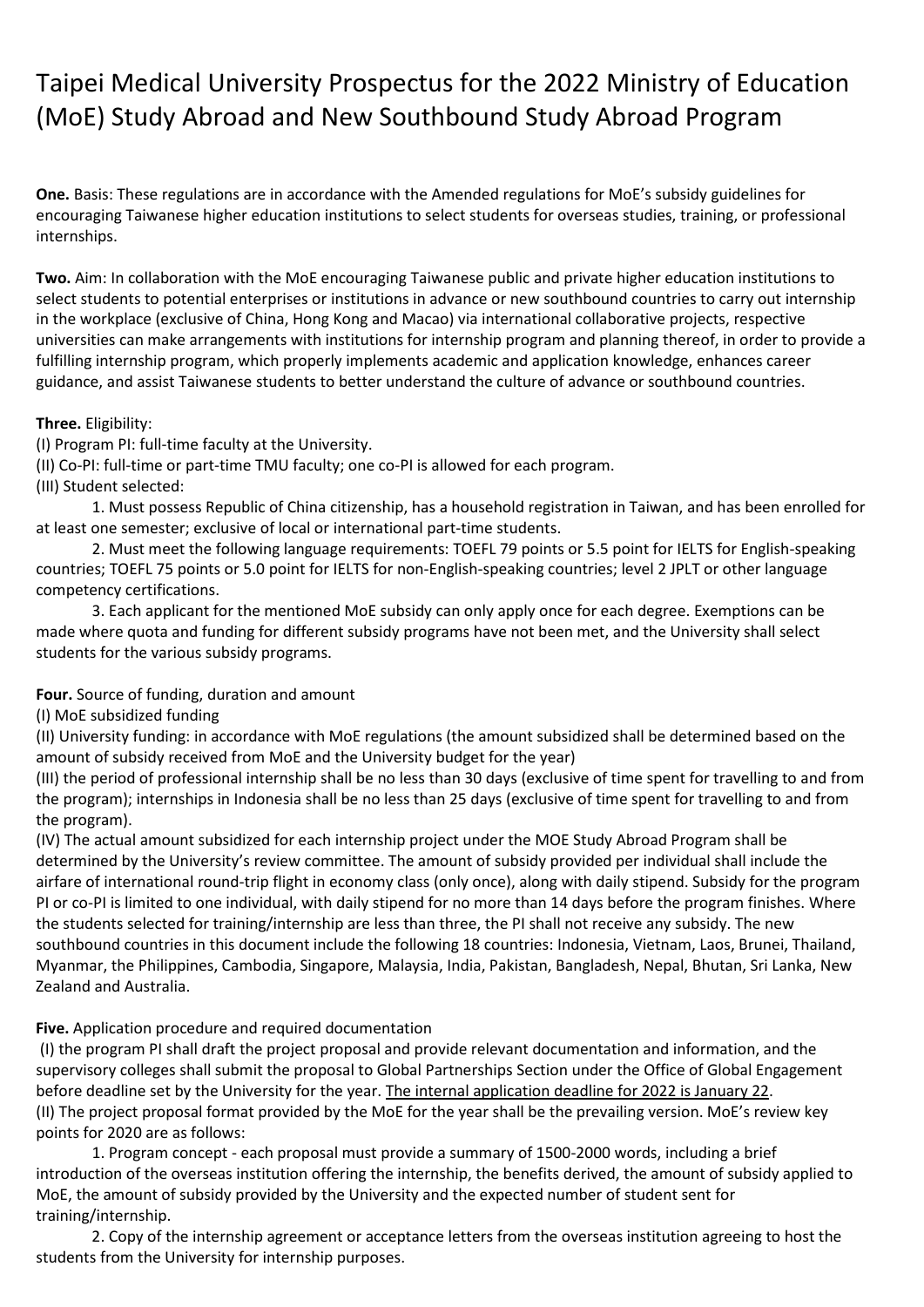3. The method of guidance and evaluation for students at the internship institution, as well as details of student benefits, and the period of collaboration and interactions between the program PI and said institute. (III) Project that has passed the University selection process shall meet the MoE regulations and be submitted/uploaded by the program PI for MoE's inspection.

**Six.** Composition of Review Committee: Review Committee shall be convened by Vice President of the University, and comprised of the Office of Student Affairs, Office of Academic Affairs, Office of Global Engagement, Office of Research and Development, and Deans of Colleges (or their appointed deputies). When necessary, relevant personnel shall be invited to attend the Committee meeting.

**Seven.** Review procedure: Based on the internal selection criteria for MoE Study Abroad Program, Review Committee shall review and rank the proposals of overseas internship programs. The finalized list shall be submitted by Global Partnerships Section under Office of Global Engagement by deadline for MoE's inspection.

**Eight.** Selection criteria for internal programs:

(I) **Program concept (25%)**: including the aim of the internship program; expected outcome; basic introduction of the overseas internship institution; compatibility; the features or expertise of the institution offering the internship as well as its international reputation and performance in these specific fields; the relevance of said program with the existing development plan for the University/college/department/institute (including teaching, research, internationalization, industry-university collaboration and other aspects).

(II) **Assistance and guidance provided by the internship institution (15%)**: The relevant evaluation, guidance that the institution can offer to the students during internship, as well as assistance for future development of the student after the internship finishes.

(III) **Provision of benefits for student interns (10%)**: The program PI shall select student based on aspects including professional performance, foreign language capabilities, learning attitude, extracurricular activities, appropriateness for participation in the program, etc. The agreement or letter of acceptance from the institution offering internship shall properly implement the provision of resources to students, and ensure the working conditions properly meets the relevant local labor laws and regulations.

(IV) **Collaboration mechanism established between program PI and institution offering internship (10%):** the past history of collaboration between the program PI and the overseas institution offering internship, the potential of sustainable development of the program, and possibilities of further long-term partnership including teaching and research collaborations; mechanisms for participating students to share their experiences with the University faculty and students, and etc.

(V) **Presentation (10%)**: program PI shall present at Review meeting to the Review Committee. Presentation shall include explanation of the details of the program, and responses to questions raised by the Review Committee. (VI) **Press coverage of the program output in the past three years (not applicable if the program is submitted the first time; score will be added to item I. Program Concept) (10%)**: any media exposure, public promotions of overseas internship program/new southbound overseas internship program of the same program PI in the past years. (VII) **Actual impact, particularly with regards to career, on students participating in the program in the past three years (not applicable if the program is submitted the first time; the score is added to item I. Program Concept) (10%):** Any results from the overseas internship program/new southbound overseas internship program of the same program PI in the past years; the exchange and collaboration brought on by the program in past years; benefit to careers of the students that participated in the program; peers or Review Committee's assessment of the execution of the program.

# **Nine.** Method of evaluation of internal proposal

(I) Ranking by score: in accordance with the selection criteria and point allocation, the total score is converted into ranking, where the highest scoring program is ranked first and so forth. The Review Committee shall determine the number of program the University will submit to the MoE for the year.

(II) Base on the principle of avoidance of conflict of interest, the member of Review Committee from the same college as the program PI in question shall not participate in the evaluation of said program.

**Ten.** Prior to leaving Taiwan, the program PI, co-PI and the selected students shall sign an administrative contract, and provide the internship agreement or acceptance letter from overseas institution where the internship takes place. All rights and responsibilities of the students with regards to overseas training and internship while being abroad and after returning to Taiwan shall be in accordance with the signed contract and the Amended regulations for MoE's subsidy guidelines for encouraging Taiwanese higher education institutions to select students for overseas studies, training, or professional internships.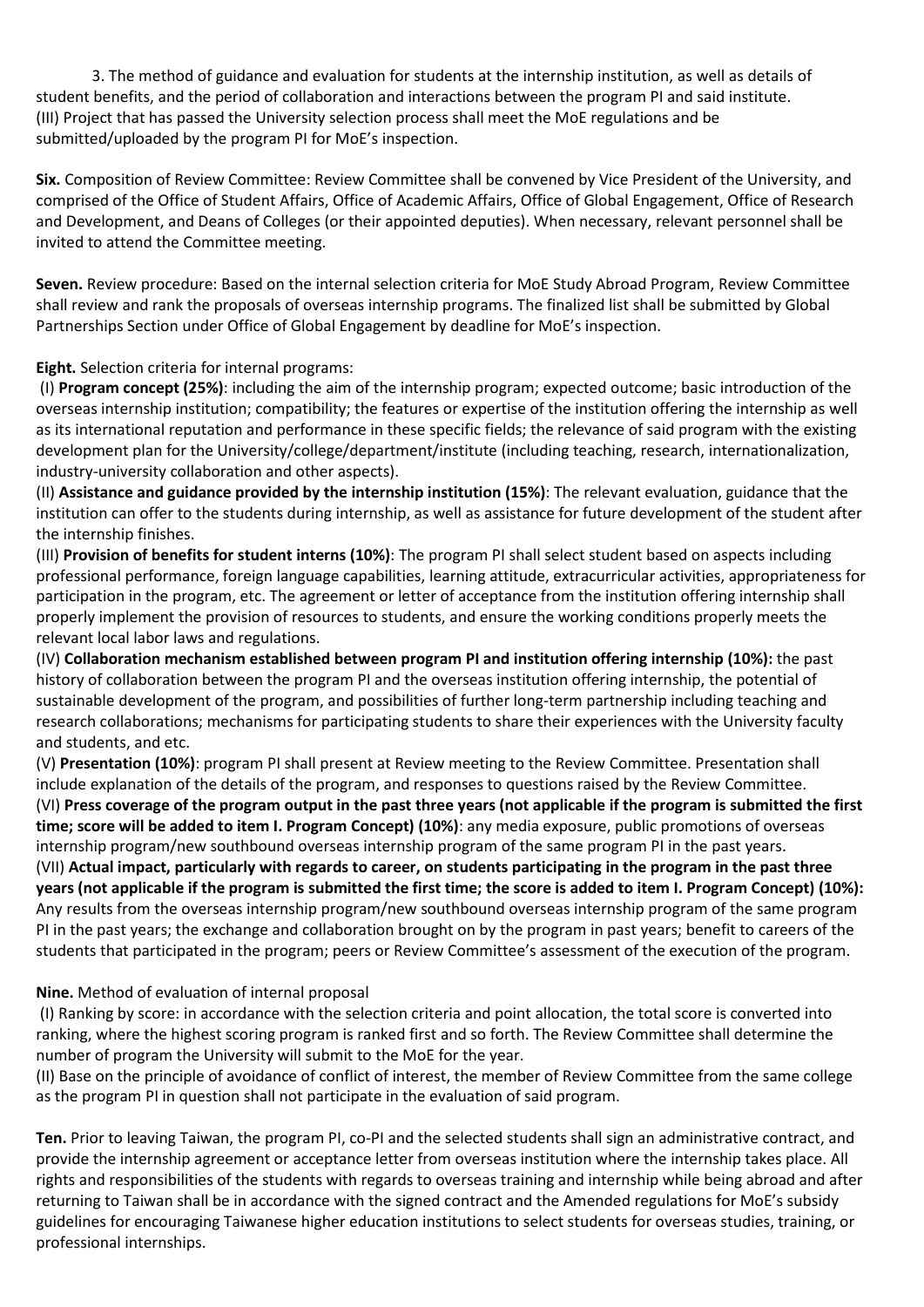### **Eleven.** Notes for program PI:

(I) A survey and a Chinese/English report (no more than 1000 words, at least 4 photos) shall be submitted within two weeks after the overseas training/internship program finishes, and student can also submit a short video (about 3 minutes). The shooting of the video should be approved by the overseas institution offering the internship. Submission of the above is required to close the program.

(II) Where under special circumstance, the program PI has to be changed, the original program PI shall submit a written agreement to the University, stating his/her consent of the change of program PI, and submit the documents to the MoE and Study Abroad Program Office for reference, and change the system information online.

(III) Program PI receiving subsidy shall, two weeks prior to the student intern leaving the country, register all basic student information on the program website, where the information will be exported from the system to respective overseas government agencies in order to properly ascertain the safety of the student interns overseas, and provide appropriate assistance when necessary.

(IV) The program PI shall personally communicate with the overseas institution offering the internship, and shall not trust or entrust the operation to an agency or proxy, and shall ensure the implementation of the program with regards to student benefits, internship hours, category of visa, insurance coverage and duration thereof, all fully comply with local laws and regulations on internship and internship labor conditions. Where there are any violations or failure of compliance shall lead to the loss of subsidy and no objections shall be raised.

(V) Where the institution offering the internship is altered or added, the program PI shall, prior to the student leaving the country, describe the reason and provide detailed introduction on the institution, a list of comparison showing differences of the original institution, and a copy of the internship agreement or acceptance letter from the overseas institution agreeing to receive the student from the University for internship purposes. The institution shall only be altered or added upon submission and approval by the University. The University shall submit the proof of internal approval, list of comparison showing differences of the original institution, and a copy of the internship agreement or acceptance letter from the overseas institution to the MoE-entrusted university, notify the MoE, and change the system information online. Any changes in institution offering internship without obtaining approval from the University shall lead to loss of subsidy, and the University will ask for the granted subsidy which is to be paid back to the MoE.

(VI) If the number of interns for the overseas internship program needs to be changed, the program PI shall provide a full explanation to the University to obtain approval for the changes prior to the students leaving for their internships. (VII) The number of interns for the new southbound overseas internship program shall not be lower than the minimum number approved by the MoE. Where the minimum number has to be changed, the program PI shall provide a full explanation, where the change shall be submitted to the University one-and-a-half months prior to students leaving for internship. The changes shall only be made upon review and approval of the MoE. Where the number of students participating in overseas internship does not meet the minimum number, the unused amount shall be paid back, and the subsidy for the program shall be reduced accordingly in the following year's evaluation.

(VIII) the program PIs shall assist student interns in obtaining medical and accident insurance during their internship when implementing the overseas internship program. The program PIs shall also assist the students in obtaining the relevant visa required for internship and compliance with local intern and labor conditions, so as to ensure full legal compliance of the internship program.

(IX) Where circumstance is in violation of the Amended regulations for MoE's subsidy guidelines for encouraging Taiwanese high education institution selection of student for overseas studies, training, or professional internships, or the University's administrative contract, all subsidy are to be paid back.

### **Twelve.** Notes for selected students:

(I) A survey and a Chinese/English report (no more than 1000 words, at least 4 photos) shall be submitted within two weeks after the overseas training/internship program finishes, and student can also submit a short video (about 3 minutes). The shooting of the video should be approved by the overseas institution offering the internship. Submission of the above is required to close the program.

(II) Students receiving subsidy for the Study Abroad Program shall not receive any other types of overseas study/internship subsidy offered by the Republic of China government.

(III) Students shall sign an administrative contract with the University prior to leaving the country. Individuals who have not signed the contract shall not receive the subsidy. Students shall complete all overseas travel arrangement and participate in the overseas internship program no later than October 31 of the year after the program proposal is granted. Students failing to travel before the above date shall be considered to have forfeit their rights to the subsidy. (IV) As of the date of the announcement by the MoE for training/internship subsidy, students that have not attend internship for at least thirty days (twenty-five days for internship in Indonesia) shall not receive subsidy, and individuals who has received subsidy shall pay the full amount back. The University is responsible for recovering already paid-out subsidies in accordance with the regulations of the administrative contract. Exemption is to be made for special